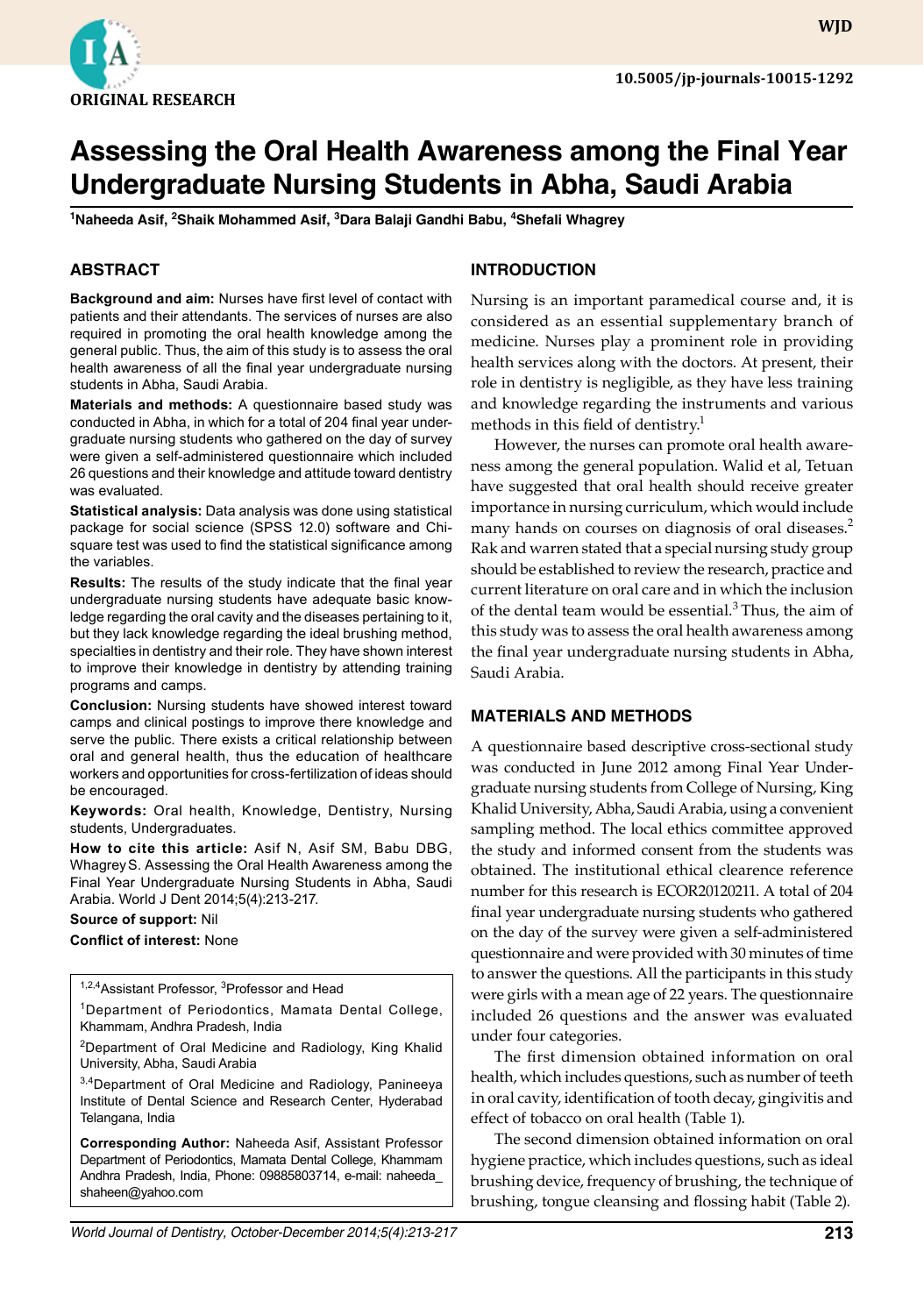| Naheeda Asif et al |
|--------------------|
|--------------------|

| SI. no.        | Questions                                                                             | Choices                                                                                    | Frequency                  | Percentage                          |
|----------------|---------------------------------------------------------------------------------------|--------------------------------------------------------------------------------------------|----------------------------|-------------------------------------|
| 1.             | How many teeth are there in the oral cavity?                                          | A. 20<br><b>B.</b> 16<br>C.32<br>D. 12                                                     | 8<br>12<br>184             | 4.1<br>6.1<br>89.8                  |
| 2.             | How do you identify tooth decay initially?                                            | A. Black spot and cavity<br><b>B.</b> Bleeding<br>C. Pain<br>D. Do not know                | 38<br>54<br>108<br>4       | 18.4<br>26.5<br>53.1<br>2.0         |
| 3.             | If there is yellow or greenish yellow color deposits<br>near the gums. What is it?    | A. Food deposits<br>B. Plaque and calculus<br>C. Do not know<br>D. Saliva                  | 57<br>119<br>25<br>3       | 27.9<br>58.5<br>12.2<br>1.4         |
| 4.             | If there is bleeding from the gums. What is it?                                       | A. Gums are healthy<br><b>B.</b> Ulcerated<br>C. Gums are infected<br>D. Do not know       | 18<br>49<br>123<br>14      | 8.8<br>23.8<br>60.5<br>6.9          |
| 5.             | What do you think periodontal disease is caused by?                                   | A. Aging<br><b>B.</b> Bacteria<br>C. Plaque<br>D. Sweets and food drinks<br>E. Do not know | 48<br>40<br>79<br>15<br>22 | 23.8<br>19.7<br>38.7<br>7.4<br>10.4 |
| 6.             | What do you think periodontal disease may lead to?                                    | A. Abscess<br><b>B.</b> Tooth loss<br>C. Gum pain<br>D. Tooth mobility<br>E. Do not know   | 28<br>25<br>50<br>87<br>14 | 13.6<br>12.3<br>24.5<br>42.8<br>6.8 |
| 7 <sub>1</sub> | According to you is there any<br>relation between oral health and general health?     | A. Yes<br>B. No                                                                            | 139<br>65                  | 68.0<br>32.0                        |
| 8.             | In hospitalized patients what is the common<br>dental complaint do you come across?   | A. Bleeding gums<br>B. Oral malodor<br>C. Ulcers                                           | 82<br>82<br>40             | 40.1<br>40.1<br>19.8                |
| 9.             | Do you know that dietary habits affect gums?                                          | A. Yes<br>B. No                                                                            | 146<br>58                  | 71.4<br>28.6                        |
| 10.            | If a person is tobacco chewer what kind of<br>problems can he develop in oral cavity? | A. Burning sensation<br><b>B.</b> Mouth ulcers<br>C. Gum disease<br>D. Oral cancer         | 12<br>42<br>24<br>126      | 6.1<br>20.4<br>11.6<br>61.9         |

**Table 1:** Oral health

The third dimension obtained information on attitude toward dentist and dentistry (Table 3).

The fourth dimension obtained information on interest of students to improve knowledge by attending dental camps, and their interest toward clinical posting in dental departments (Table 4).

# **Statistical Analysis**

Statistics was done using SPSS version 16.0 software (statistical package for social science Inc. Chicago, USA) software. Percentages and proportions were used for descriptive statistics. The Chi-square test was used to evaluate significant differences between proportions. The significance level was set to p-value < 0.05.

#### **Results**

In this questionnaire based descriptive cross-sectional study, 204 final year undergraduate nursing students were present on the day of survey. All the participants in the present study were girls with a mean age of 22 years  $\pm$  0.48986.

# **Oral Health**

89.8% of students stated that there are 32 teeth in the adult oral cavity (Table 1). With reference to the identification of tooth decay 53.1% students stated that tooth decay can be identified by pain which was statistically significant (p < 0.05). 58.5% stated yellow or greenish yellow color depositions near the gums are plaque and calculus. 60.5% students stated that bleeding from the gums is due to infection and this response was statistically significant. 38.7% students stated that periodontal disease is caused due to plaque and 42.8% students stated periodontal disease might lead to tooth mobility. With reference to the questionnaire existence of any relation between oral health and general health, 68% students accepted

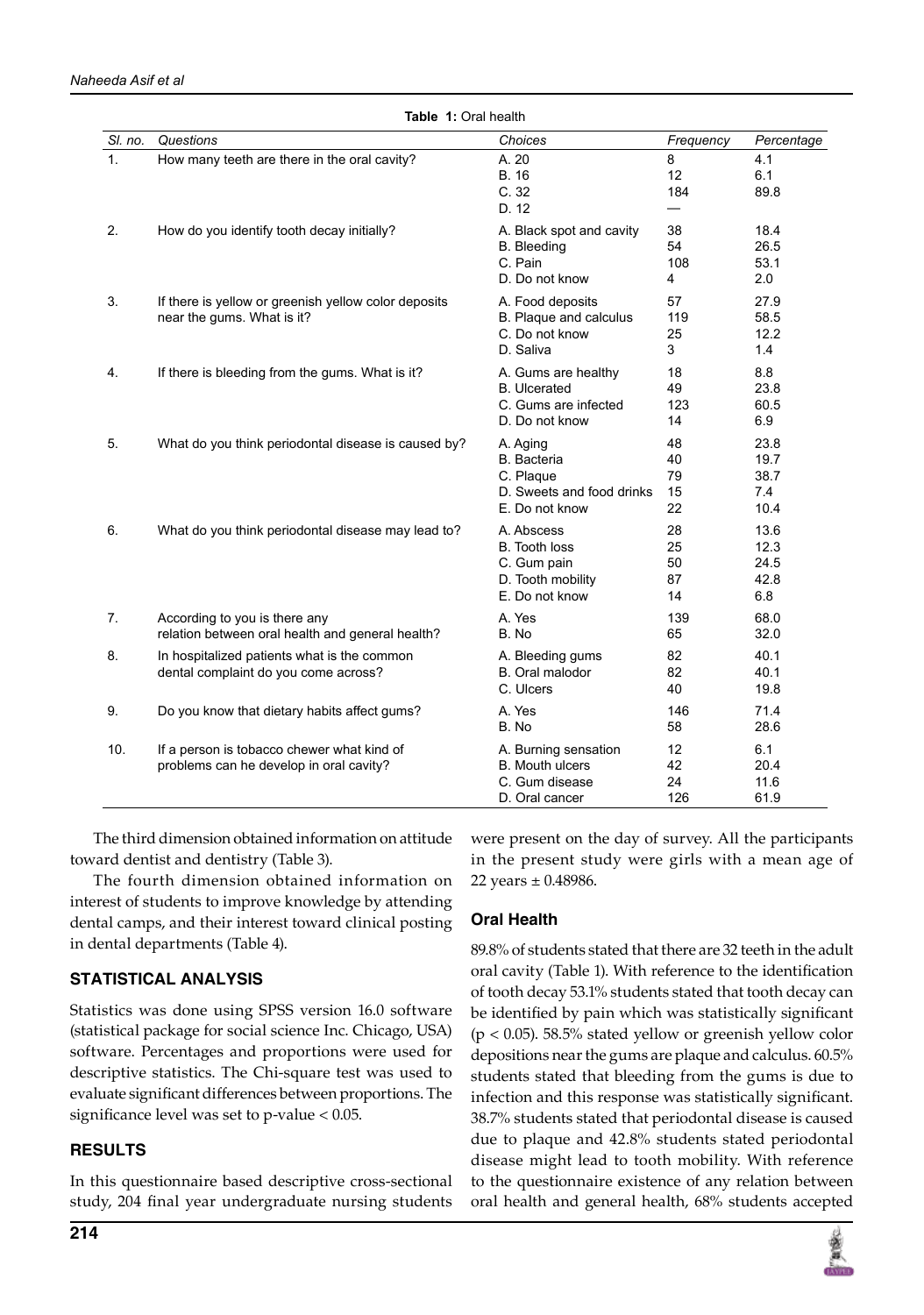| Assessing the Oral Health Awareness among the Final Year Undergraduate Nursing Students in Abha, Saudi Arabia |  |  |  |
|---------------------------------------------------------------------------------------------------------------|--|--|--|
|                                                                                                               |  |  |  |
|                                                                                                               |  |  |  |
|                                                                                                               |  |  |  |

| <b>Table 2:</b> Oral hygiene practices |                                                              |                                                                                                      |                       |                              |  |
|----------------------------------------|--------------------------------------------------------------|------------------------------------------------------------------------------------------------------|-----------------------|------------------------------|--|
| SI, no.                                | Questions                                                    | Choices                                                                                              | Frequency             | Percentage                   |  |
| 1.                                     | What are the ideal materials for brushing?                   | A. Tooth paste and brush<br>B. Tooth powder and brush<br>C. Tooth powder and finger<br>D. Neem stick | 155<br>31<br>17<br>1  | 76.2<br>15.0<br>8.2<br>0.6   |  |
| 2.                                     | How many times should a person brush his teeth every<br>day? | A. One time<br><b>B.</b> Two times<br>C. More than 2 times<br>D. After every meal                    | 8<br>137<br>21<br>38  | 4.1<br>67.3<br>10.2<br>18.4  |  |
| 3.                                     | What kind of a tooth paste should a person use?              | A. Non-fluoridate<br><b>B.</b> Fluoridated<br>C. Both the above<br>D. None of the above              | 92<br>62<br>29<br>21  | 44.9<br>30.6<br>14.3<br>10.2 |  |
| 4.                                     | What kind of a brush should a person use?                    | A. Soft<br><b>B.</b> Medium<br>C. Hard                                                               | 119<br>76<br>9        | 58.5<br>37.4<br>4.1          |  |
| 5.                                     | What is the proper brushing method?                          | A. Horizontal<br><b>B.</b> Circular<br>C. Vertical<br>D. Both B and C                                | 36<br>136<br>21<br>11 | 17.7<br>66.7<br>10.2<br>5.4  |  |
| 6.                                     | How often a person should change his tooth brush?            | A. One month<br>B. Three months<br>C. Six months<br>D. When it is spoilt                             | 44<br>109<br>33<br>18 | 21.8<br>53.7<br>16.3<br>8.2  |  |
| 7.                                     | Do you advice a person to clean his tongue?                  | A. Yes<br>B. No<br>C. Do not know                                                                    | 146<br>33<br>25       | 71.4<br>16.3<br>12.3         |  |
| 8.                                     | Do you advice flossing and use of interdental brushes?       | A. Yes<br>B. No<br>C. Do not know                                                                    | 86<br>66<br>52        | 42.2<br>32.6<br>25.2         |  |

|  |  | Table 2: Oral hygiene practices |
|--|--|---------------------------------|
|  |  |                                 |

| <b>Table 3: Attitude toward dentistry and dentist</b> |  |
|-------------------------------------------------------|--|
|-------------------------------------------------------|--|

| SI. no. | Questions                                                              | Choices                                                         | Frequency | Percentage |
|---------|------------------------------------------------------------------------|-----------------------------------------------------------------|-----------|------------|
| 1.      | How often should a person                                              | A. Once in a year                                               | 55        | 27.2       |
|         | visit a dentist?                                                       | B. Once in 2 years                                              | 33        | 16.3       |
|         |                                                                        | C. Once in 6 months                                             | 100       | 49.0       |
|         |                                                                        | D. When there is a pain                                         | 16        | 7.5        |
| 2.      | If a person is suffering from a                                        | A. Ask him to bear the pain until it subside                    | 29        | 14.2       |
|         | sudden tooth ache, what will                                           | B. Advice an analgesic and refer to a nearby dentist            | 79        | 38.8       |
|         | you do?                                                                | C. Refer to nearby dentist                                      | 74        | 36.1       |
|         |                                                                        | D. Refer to nearby general physician                            | 22        | 10.9       |
| 3.      | When a patient complaints to you<br>with sensitivity of teeth, what do | A. Advice any commercially available<br>sensitivity tooth paste | 65        | 32.0       |
|         | you suggest?                                                           | <b>B.</b> Advice analgesics                                     | 40        | 19.7       |
|         |                                                                        | C. Refer to nearby dentist                                      | 99        | 48.3       |
| 4.      | How many specialities are there in                                     | A. 7                                                            | 27        | 13.4       |
|         | dentistry?                                                             | <b>B.9</b>                                                      | 74        | 36.1       |
|         |                                                                        | C.11                                                            | 43        | 21.2       |
|         |                                                                        | D.5                                                             | 60        | 29.3       |
| 5.      | What does a periodontist do?                                           | A. Filling of teeth                                             | 47        | 23.2       |
|         |                                                                        | B. Extraction of teeth                                          | 76        | 37.4       |
|         |                                                                        | C. Gum treatment                                                | 49        | 23.8       |
|         |                                                                        | D. Replacement of teeth                                         | 32        | 15.6       |

that, there is correlation existence between oral health and general health which was statistically significant  $(p < 0.05)$ . In hospitalized patients, the common dental complaint the nursing students come across are bleeding gums (40%) and oral malodor (40.1%).

71.4% students agreed that diet influences the health of gums which was statistically significant ( $p < 0.05$ ). with reference to the questionnaire the effect of tobacco on oral health, 61.9% students agreed that tobacco chewing will lead to oral cancer (p < 0.05) which was statistically significant.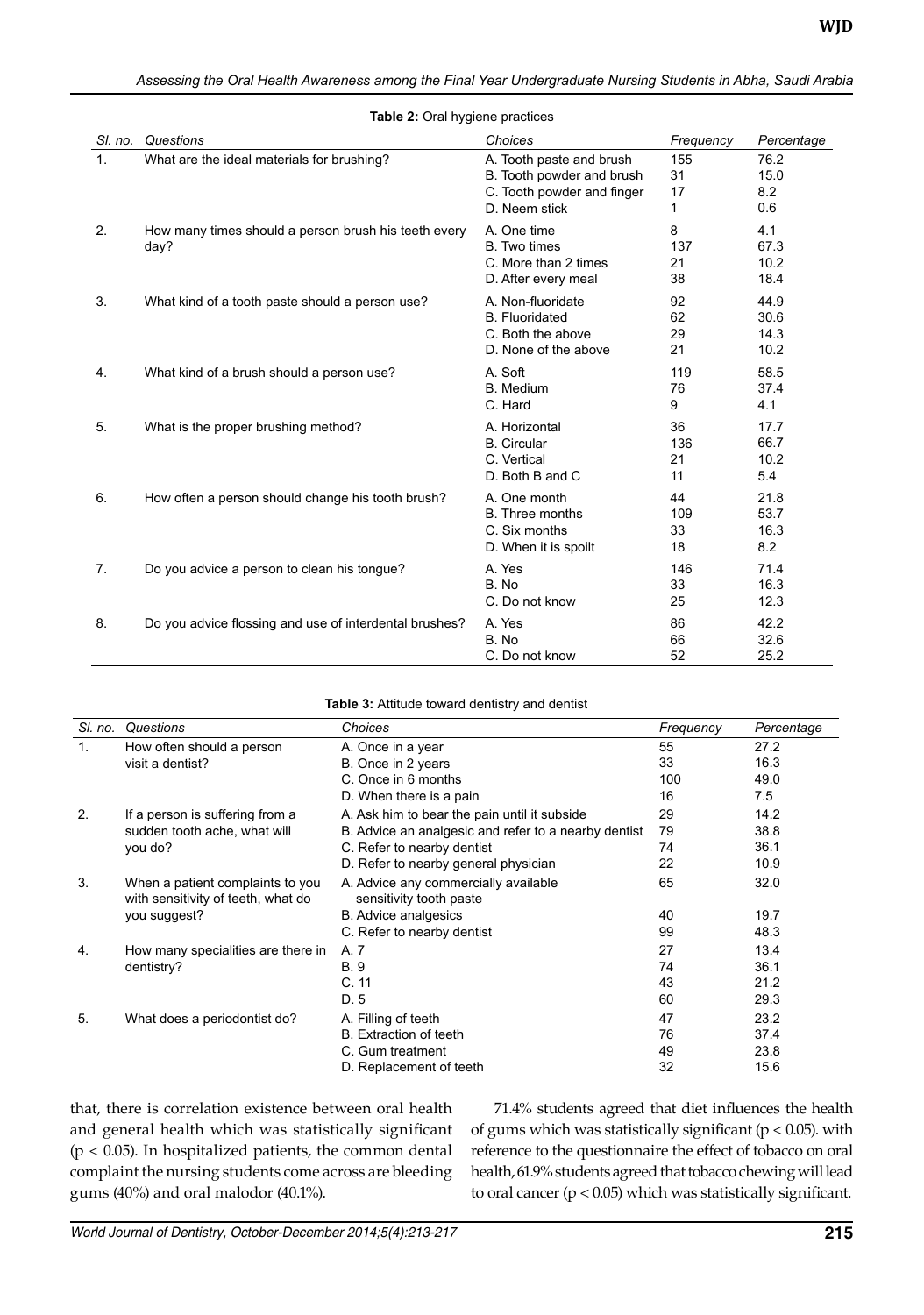| <b>Table 4:</b> Interest to improve knowledge |                                             |                |           |            |  |
|-----------------------------------------------|---------------------------------------------|----------------|-----------|------------|--|
| SI. no.                                       | Questions                                   | Choices        | Frequency | Percentage |  |
| 1.                                            | As a nursing graduate, do you think you     | A. Yes         | 133       | 65.3       |  |
|                                               | should know more about oral cavity and oral | B. No          | 46        | 22.4       |  |
|                                               | diseases?                                   | C. No comments | 25        | 12.3       |  |
| 2.                                            | Have you ever taken part in a dental camp   | A. Yes         | 128       | 62.6       |  |
|                                               | conducted in your college?                  | B. No          | 76        | 37.4       |  |
| 3.                                            | According to you, is there any need for a   | A. Yes         | 126       | 61.9       |  |
|                                               | clinical posting in dental departments?     | B. No          | 78        | 38.1       |  |

**Table 4:** Interest to improve knowledge

#### **Oral Hygiene Practice**

76.2% of students' narrated toothpaste and toothbrush are an ideal method for brushing (Table 2). 67.3% of students stated that, a person should brush his teeth twice daily. 44.9% students have indicated non-fluoridated toothpaste and 58.5% suggested a soft bristle toothbrush as a daily usage. With reference to brushing technique, 66.7% have suggested circular motion as a proper brushing method and 53.7% suggested that an individual should change his brush once in every 3 months.

#### **Attitude toward Dentist and Dentistry**

49.0% students stated that a person should visit a dentist every 6 months which was statistically significant (p < 0.05) (Table 3). 38.8% stated that they advise analgesic and refer the patient nearby dentist. 36.1% students stated that there are seven specialities in dentistry and 64.6% of the students are unaware of function of each speciality.

#### **Interest to improve Knowledge**

65.3% students feel they should know more about oral cavity and oral disease and 62.6% students stated that they have taken part in a dental camp conducted in their college (Table 4). Majority (61.9%) of students feel there is a need for the nurses to have clinical posting in dental department.

# **Discussion**

A cross-sectional questionnaire study was conducted among final year undergraduate nursing students in Abha, to know the levels of oral health awareness among them. Two hundred and four students were included in the study and they were provided with a questionnaire consisting of 26 questions, which were evaluated under four categories. All the participants in the study were girls and 73.5% among them were about 22 years of age.

In the present study, majority of nursing students were aware that an ideal device for tooth brushing is a toothbrush and a paste and, an individual should brush his teeth twice daily with a soft bristle brush to maintain a proper oral hygiene. The present findings

are contrary to the study conducted by Nabil Al-Beruti<sup>4</sup> where, most of the nurses were not aware about the type of toothbrush used and contents present in the toothpaste. 53.7% students suggested that every individual should change their toothbrush once in 3 months; these findings are in accordance with the study conducted by Saha et al in which they reported that the majority of the nurses changed their toothbrush every 3 months.<sup>5</sup> 53.1% students in the study stated that initially tooth decay can be identified by pain. However, their knowledge regarding periodontal disease and its effect on tooth and surrounding structure was adequate. These findings are in contrary to the studies conducted by Walid et al and Rak et al who reported that nurses have adequate knowledge in identifying the dental caries, periodontal disease and oral cancer.

In the present study, majority of nursing students have accepted that there is a relation between oral health and general health and is in accordance with study conducted by Andersson K et al who reported that nurses were aware of impact of oral health in elderly patients.<sup>6</sup> Similarly, Heinrichs EP, Family P stated that most nurses in their university were not aware of oral health and its affect on systemic disease.<sup>7</sup> Coleman P stated that poor oral health in elders is been linked to general health. He emphasized that nurses and dental professionals can raise awareness and promote high standards of oral care in elderly people.<sup>8</sup> Forty-nine percent of nursing students stated that an individual should visit dentist once in every 6 months, these findings were in accordance with studies conducted by Al-Beirut<sup>4</sup> and Preston et al.<sup>9</sup>

Majority of the students in the present study accepted that they should know more about oral cavity and its diseases and showed enthusiasm in participation of health promotion camps. Several authors have stated that nurses have a high level of interest in updating themselves in oral care.<sup>10</sup> However, Wardh et al<sup>11</sup> stated that oral healthcare has been found to have low priority with nurses working in old age homes which could be due to increase in work load and time schedule.

In the present study, students feel the need of clinical posting in dental departments. Tetuan<sup>2</sup> has suggested that, nursing schools should include oral health assess